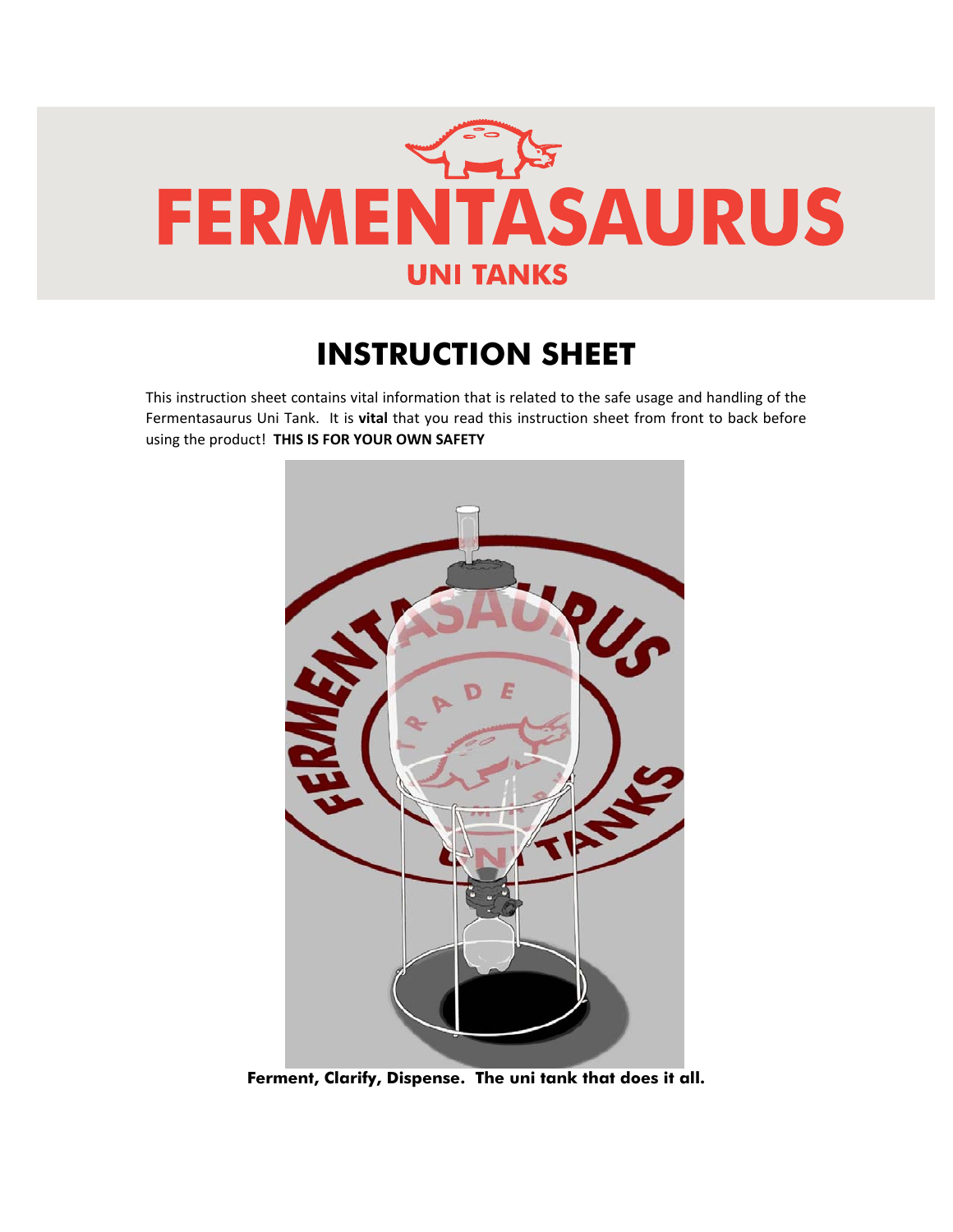## **WARNINGS**

- 1. Only wash the fermenter with cold water. Do not clean, wash or sanitize the fermenter with water that is **above 500 C (1220 F).**
- 2. Under no circumstances apply more than 2.4bar (35PSI) to the Fermentasaurus Uni Tank.
- 3. **NEVER** connect an unregulated pressure source.
- 4. If you connect an external pressure source; ensure it has independent pressure release valve (PRV) pre‐set to below 3.0Bar (43.5psi).
- 5. Only use the RED pressure release valve supplied by Oxebar Pty Ltd on the fermenter lid.
- 6. Do not tamper with the pressure relief valve.
- 7. If the fermenter is scratched, damaged or has been subjected to any physical duress do not use the fermenter under pressure.
- 8. Keep the fermenter out of direct sun or heat.
- 9. Avoid exposure to ultraviolet radiation.
- 10. The Fermentasaurus body is pressure tested at production and is marked with a date for retesting. If the fermenter is being used under pressure; then the fermenter must be hydro tested every 24months to ensure it is safe to use. As an alternative to hydro testing; a replacement PET body for the fermenter can be purchased from Fermentasuarus distributors.
- 11. Only use chemical cleaners and sanitizers that are approved by Oxebar. Cleaners must be diluted to suitable strengths before use. If extended contact time is expected, then users must ensure that cleaners are chemically compatible with PET, NBR, EPDM, Nylon and Stainless Steel. Possible cleaning/sanitizing agents include:
	- a. Diluted **Phosphoric Acid** Based Sanitizers (diluted to no rinse strength, e.g. 15ml per 10L)
	- b. Diluted **Peroxide Based Cleaners** (e.g. 1 teaspoon Sodium Percarbonate per litre of H20)
	- c. **Sodium Metabisulfite** or **Camden tablets**
	- d. **Sodium Hydroxide** solution (<20g NaCl per litre H<sub>2</sub>O)

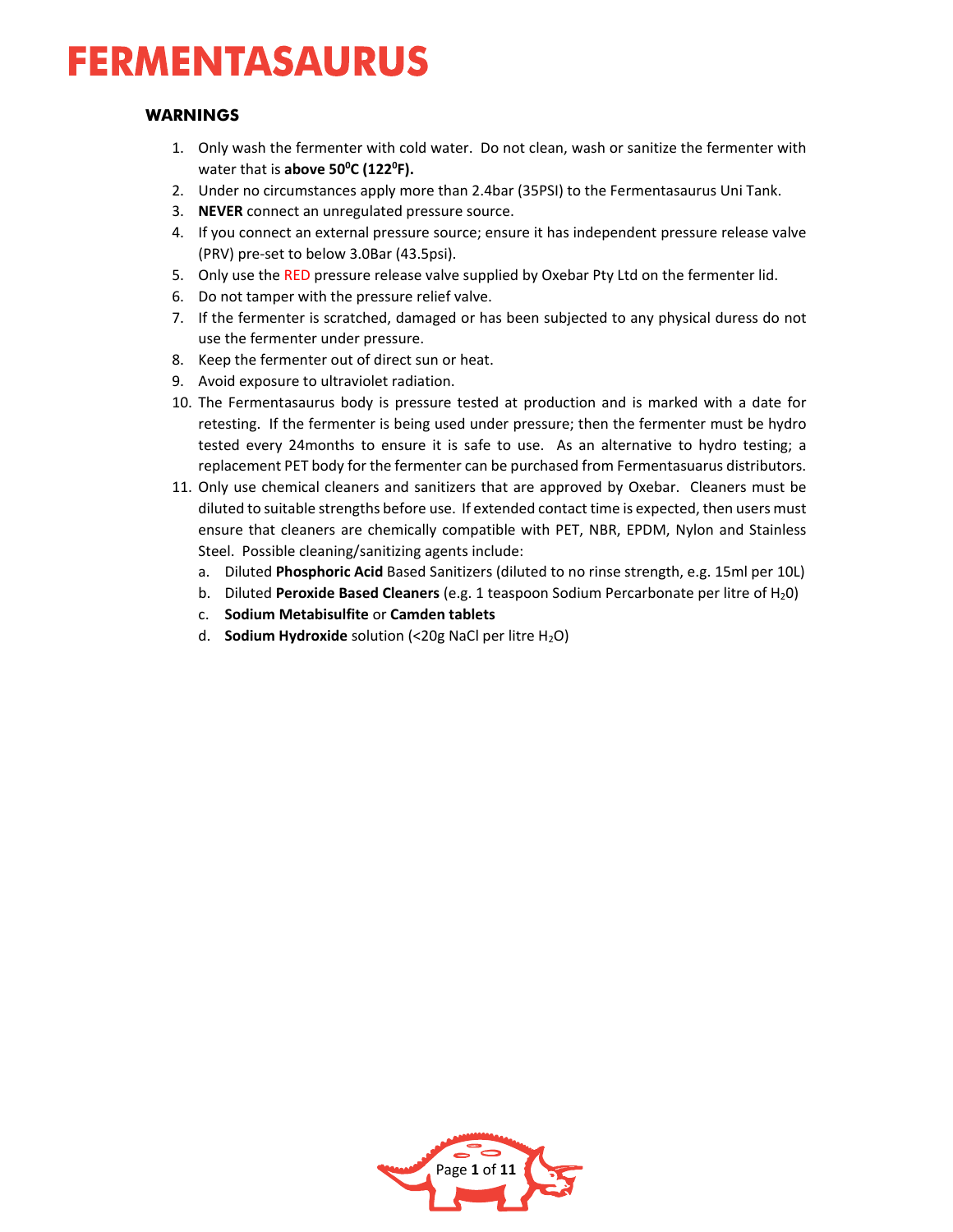#### **Fermentasaurus – Gravity Kit**



The Fermentasaurus Starter Kit includes all the components in the above image.

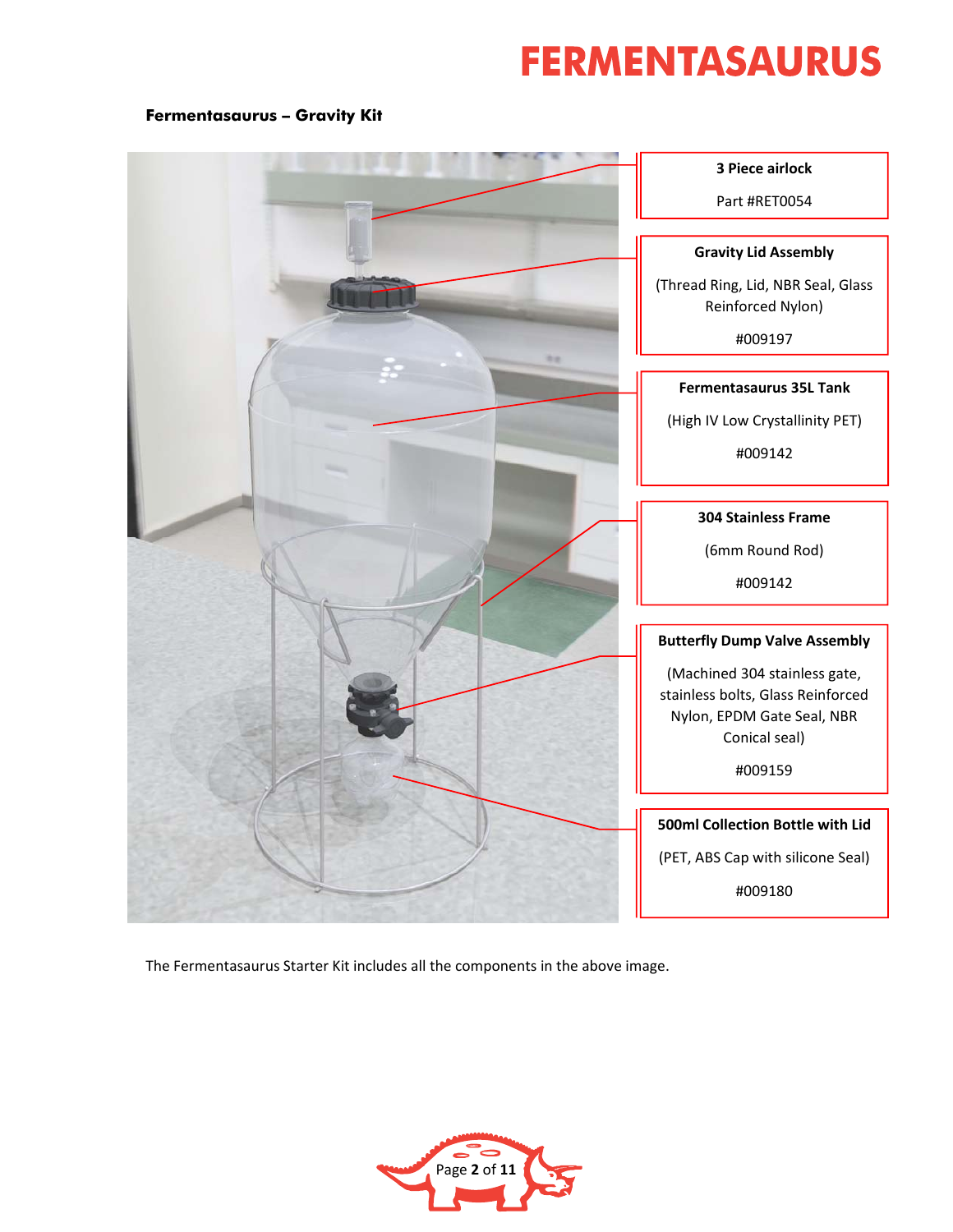### **Fermentasaurus – Dump Valve Assembly**

- 1. Ensure the all components have been sanitized.
- 2. Check that the two NBR seals (o-ring and cone seal) are attached to the spigot. The o-ring is placed in a recess on the bottom face of the spigot; the cone seal slides over the threaded portions of the spigot and rests on the tapered section.
- 3. Carefully drop these parts into the top of the fermenter neck. The threads should slide through the hole in the bottom of the fermenter. If the threads are not protruding through the bottom, you will need to re‐orientate the component; tap or shake the fermenter to realign.



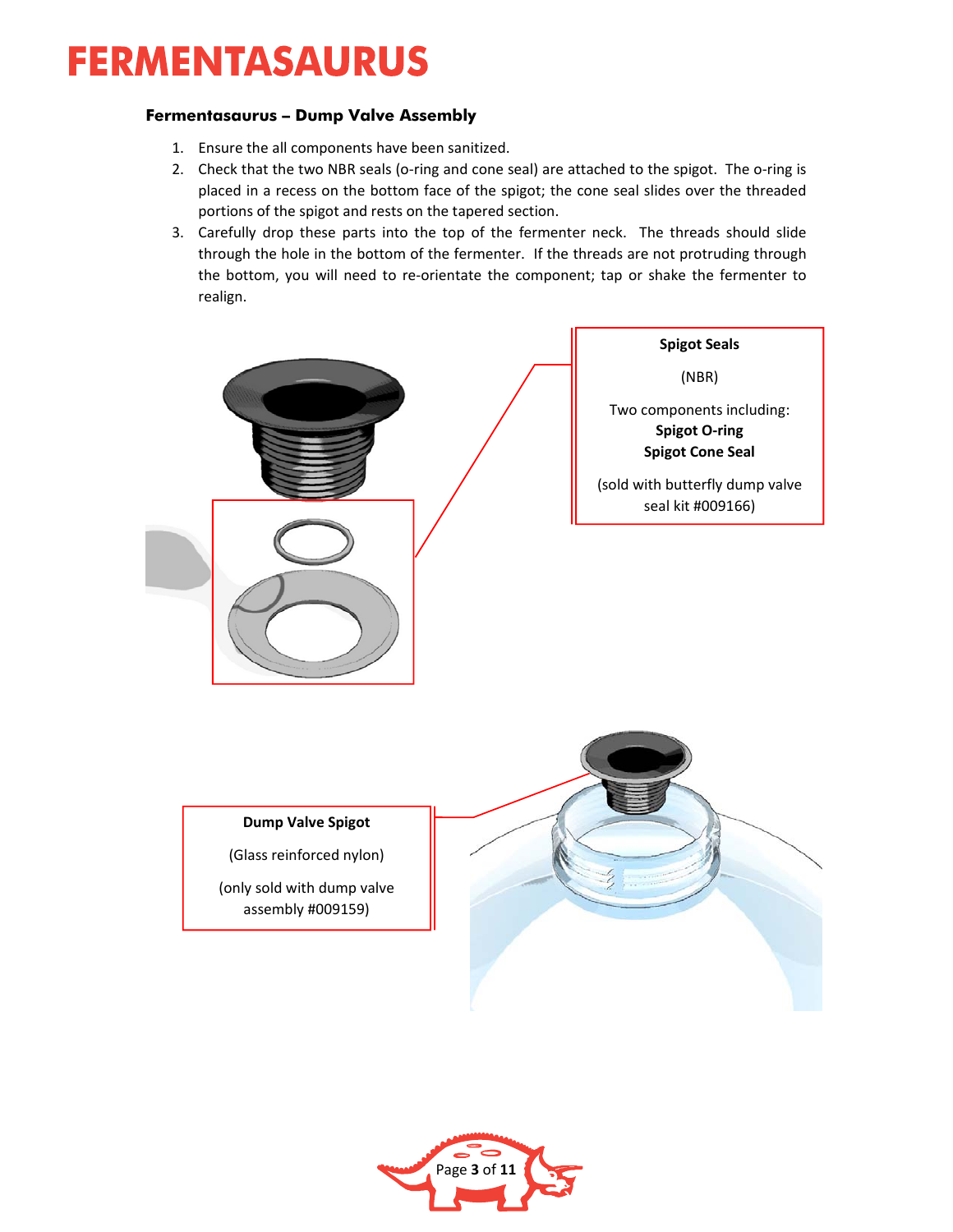- 4. With the spigot threads protruding from the base of the fermenter, you can now screw the spigot nut onto the spigot. Ensure the axis of the spigot and fermenter are correctly aligned and then tighten firmly. The spigot can accept a 19mm (or a 34") hex (Allen) key. NOTE: This is a **LEFT‐HANDED THREAD.**
- 5. Ensure the spigot O-ring is still pushed into the seat on the bottom face of the spigot.
- 6. Check that the o-ring on the underside of the valve is in place. This ensures correct sealing with the collection bottle.
- 7. Screw the Butterfly Valve onto the Dump Valve Adaptor. Not much force is required to compress the o‐ring and form a seal. NOTE: This is a **RIGHT‐HANDED THREAD**.
- 8. You should now fill the fermenter with water or sanitizer and check that there are no leaks. If you do find a leak; loosen off the spigot nut, realign assembly with fermenter and retighten all components.
- 9. If you do not have access to a suitable hex key for assembly, then you can hold the Spigot Nut in one hand and the Butterfly valve in the other and tighten. The opposite handed threads will cause both the cone seal and the o-ring to compress and seal. **NOTE:** Using this method to tighten can make later disassembly more difficult.



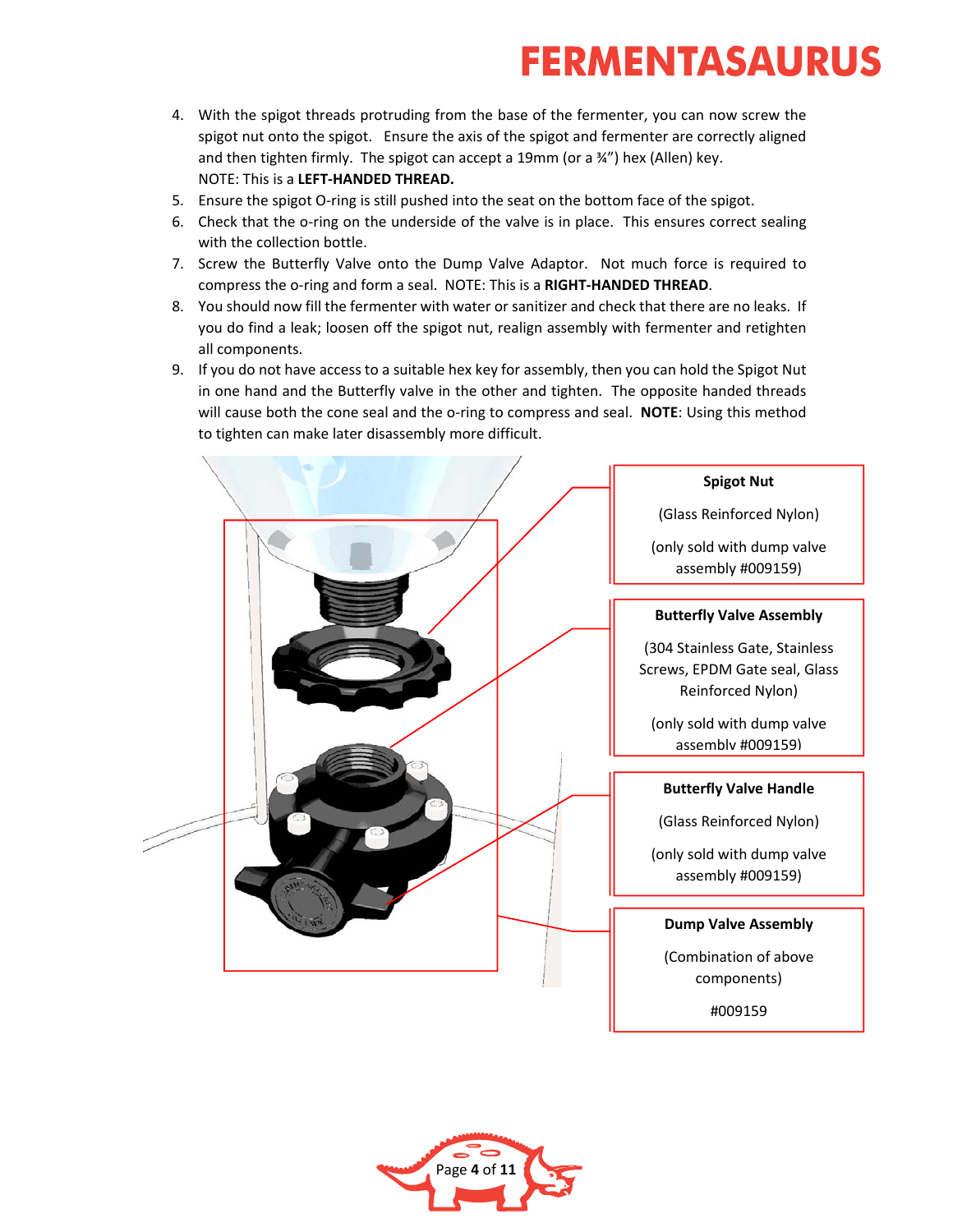### **Fermentasaurus – Gravity Lid Assembly**

- 1. Sanitize all components prior to assembly.
- 2. Lubricate the NBR Lid Seal with some food grade lubricant.
- 3. Attach the NBR Lid Seal to the underside of the Gravity Lid.
- 4. Once the seal is firmly seated on the underside of the gravity lid place them both on top of the neck of the fermenter.
- 5. Lubricate the outer edge of the top surface of the lid with some Vaseline or food grade lubricant.
- 6. Place the top thread ring over the lid and tighten in the clockwise direction. Overtightening may make it difficult to undo later.
- 7. Place the three-piece airlock into the hole at the top of the gravity lid. No grommet or seal is required. Simply press the airlock firmly into the hole.



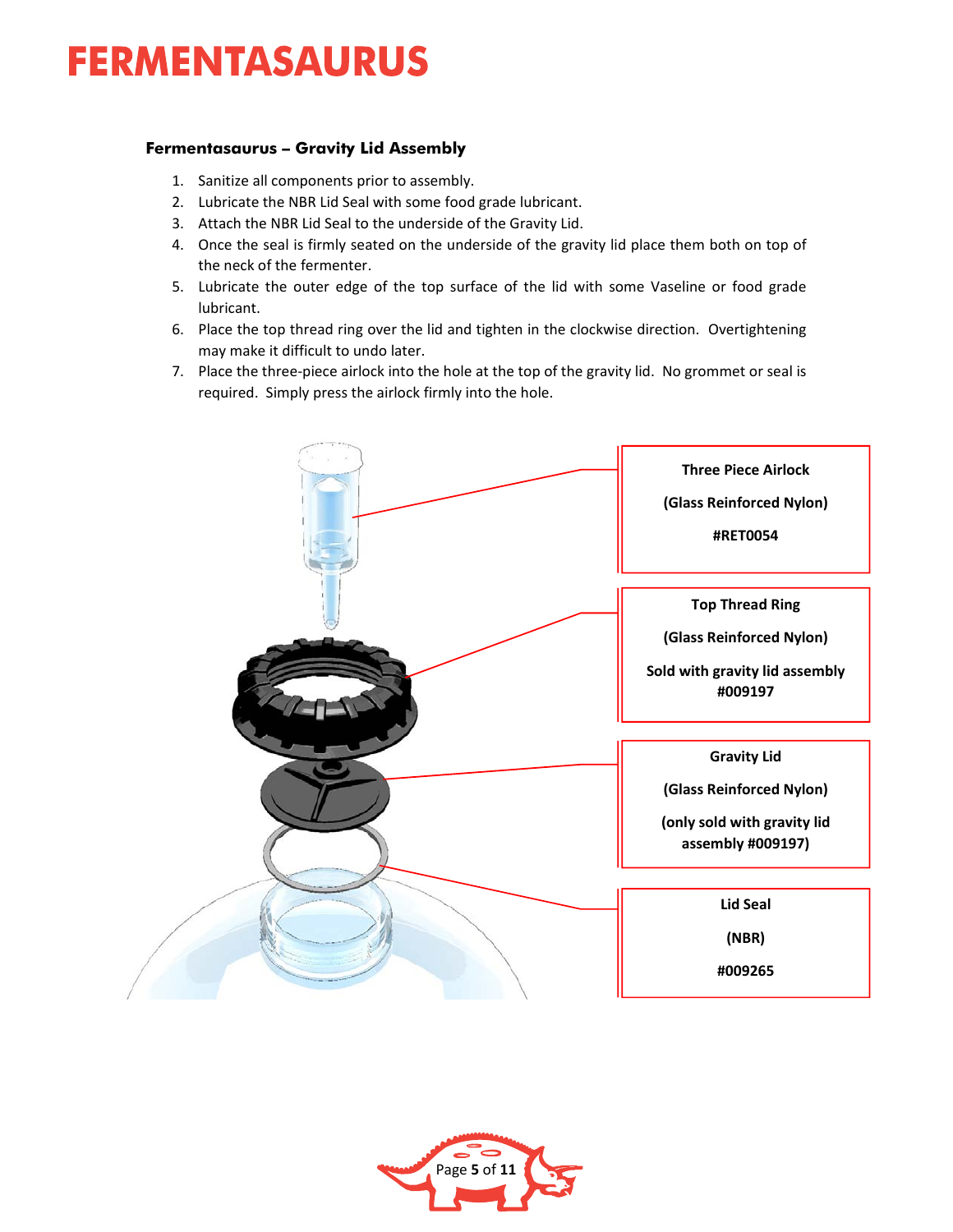#### **Fermentasaurus – Pressure Lid Assembly**

- 1. Sanitize all components prior to assembly.
- 2. Thread the red pressure release valve into the pressure lid.
- 3. Ensure that the gas and liquid bulkhead fittings are correctly assembled with the post fully tightened onto the bulkhead body. Insert the bulkhead fittings into the holes in the pressure lid and tighten the locknuts. O-rings should be located on the top surface of the lid for correct sealing.
- 4. Lubricate the silicone dip tube with some sanitiser and slide one end onto the stem of the liquid post bulkhead fitting. Slide the other end of the silicone tube onto the floating pickup.
- 5. Lubricate the entire NBR Lid Seal with some food grade lubricant and fit to the underside of the Gravity Lid.
- 6. Place the pressure lid on the mouth of the Fermentasaurus and ensure that the seal seats correctly.
- 7. Put a small amount of Vaseline or food grade lubricant on the top
- 8. Place the top thread ring over the lid and tighten firmly.

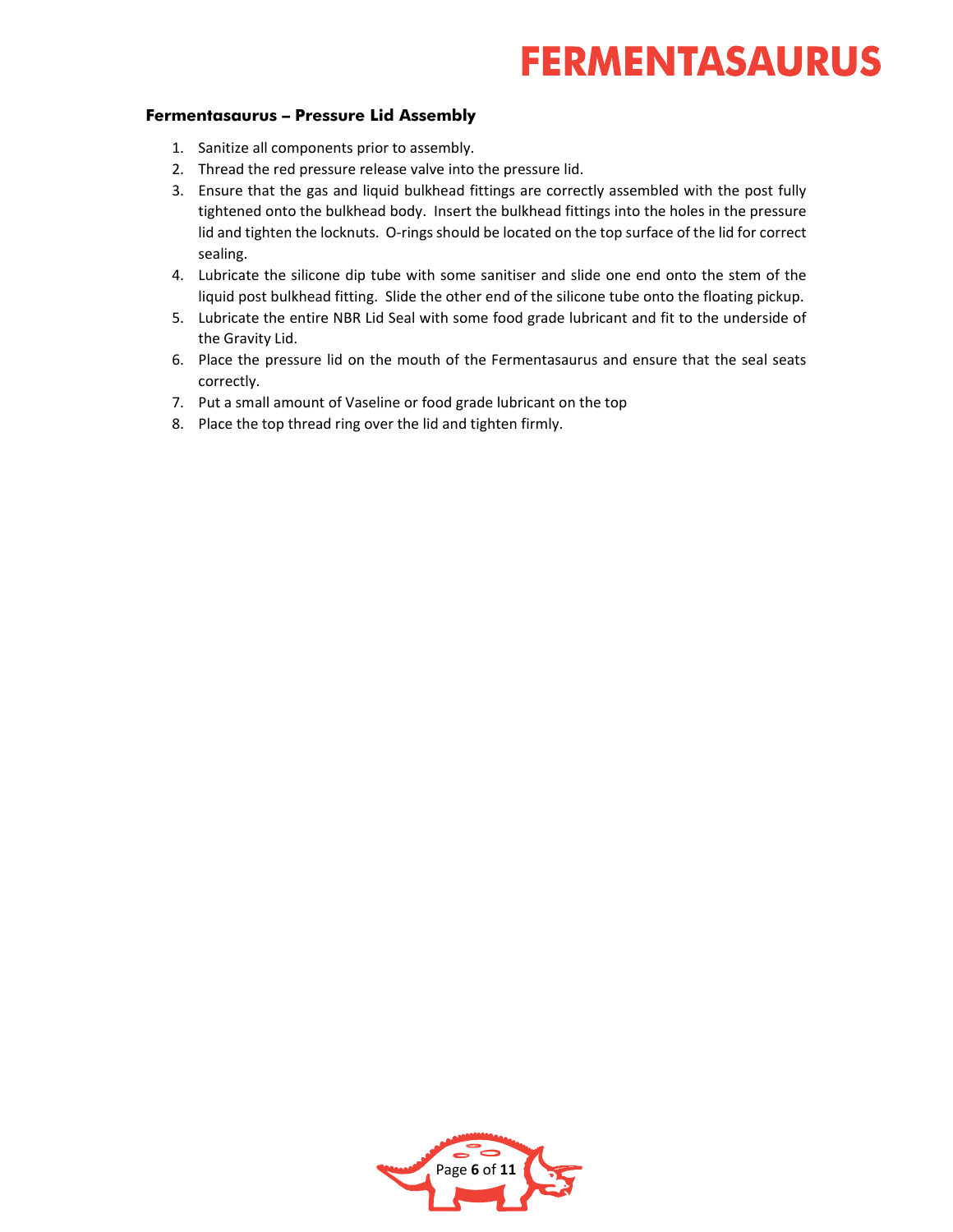

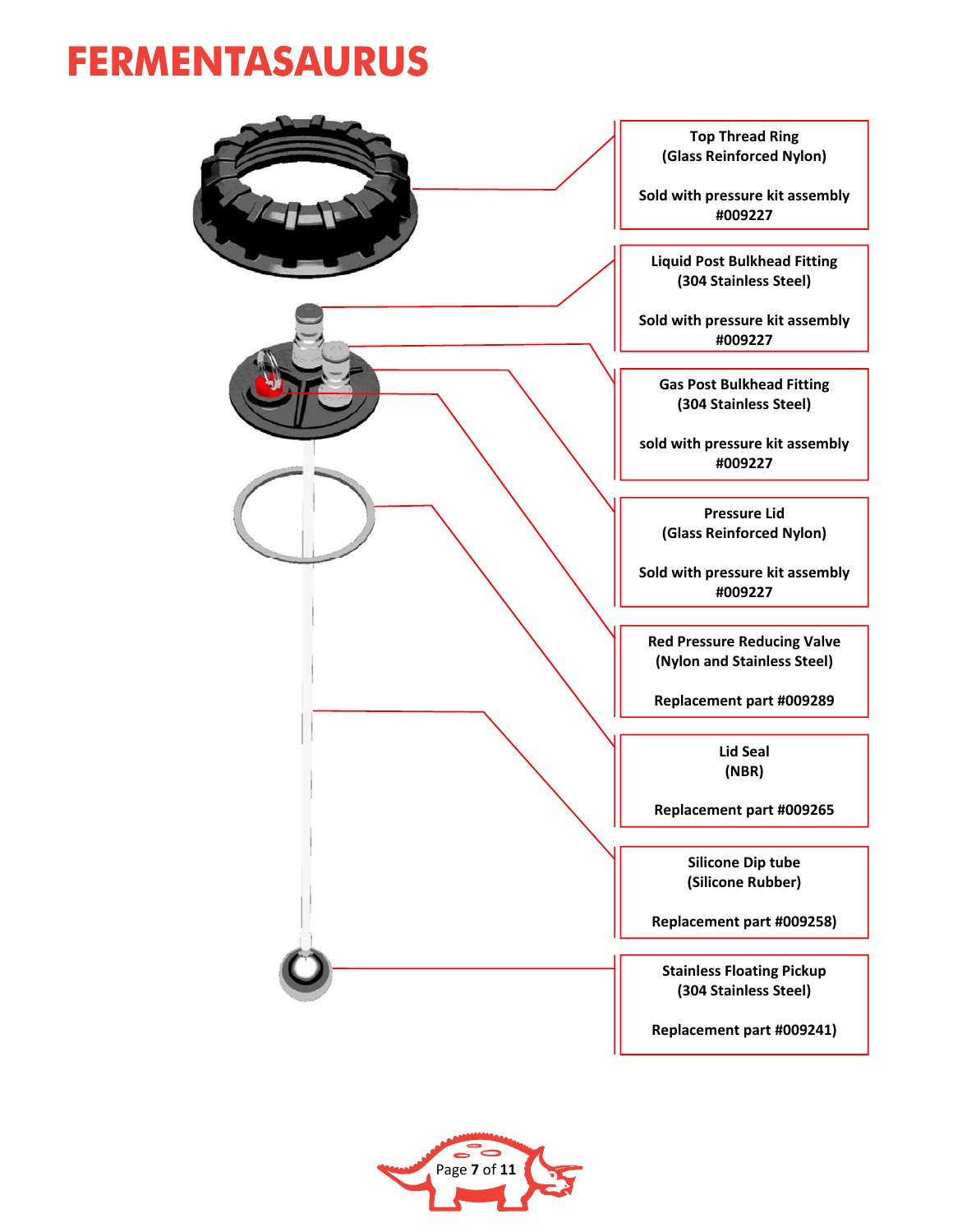#### **Fermentasaurus –Collection Bottle**

The collection bottle has several uses. Its primary function is to collect and harvest yeast however it can also be used for other purposes such as:

- 1. Dry Hopping Bottle
- 2. Beer Sampling Bottle
- 3. Collection and disposal of unwanted trub or hop material.
- 4. Pitching yeast.

#### **Yeast Harvesting**

- 1. In order to harvest yeast simply screw the yeast collection bottle onto the Butterfly Valve. You can insert this bottle right from the start of fermentation.
- 2. Fermentation is no different to any other fermenter. Once the wort is inside the fermenter pitch yeast as you would normally.
- 3. When the collection bottle has been fitted; open the butterfly valve so yeast can fall into the collection bottle. The butterfly valve is open when the handle isfacing in the vertical direction and is off when in the horizontal position.
- 4. Chilling the fermenter will accelerate the process of yeast falling out of suspension and will greatly speed up the clarification process. The easiest way to chill the Fermentasaurus is by fermenting in a dedicated fermentation fridge at -1<sup>o</sup>C for 3 days.
- 5. Once the bottle is full of yeast you can re-cap and store in the fridge for your next brew. Ensure that the butterfly valve is closed before unscrewing the collection bottle. It is also a good idea to place a drip tray or container beneath the bottle when disconnecting. It will be full to the brim and few drips will escape.

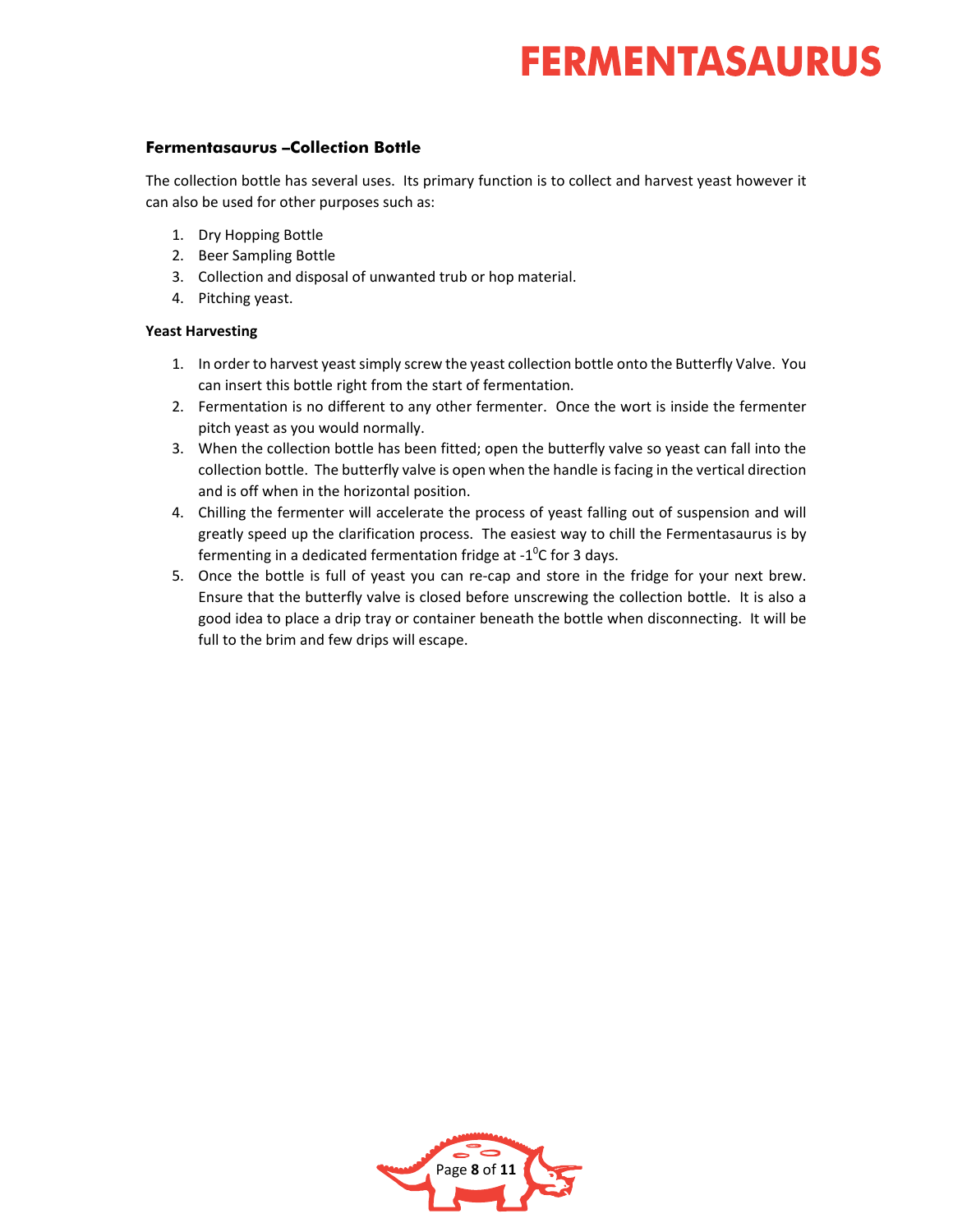## **OTHER TIPS**

1. **No need to do whirlpool in your kettle**

Since you now have a conical fermenter there is no need to do a whirlpool in your kettle. After your wort has cooled you can dump all trub and hop material from your boil into your fermenter. The boiled hops and trub will settle out in the cone quickly and you can easily dump this directly from the butterfly valve.

### 2. **Dry hop without compromise**

Traditionally most home brewers who want to dry hop are forced to remove the lid of the fermenter to insert hops. Removing the fermenter lid increases the risk of contamination and it also introduces significant amounts of oxygen to your fermented beer. You can avoid these issues by dry hopping with the collection bottle.

After the yeast has been collected, you can fill the collection bottle with your favourite hop flowers or pellets and re‐fit to the butterfly valve. Open the butterfly valve and the fantastic hop aromas will begin to migrate into your beer.

Note: If you have a CO2 cylinder you can also purge the oxygen out of the hops before connecting to the butterfly valve.

**3.** Naturally ferment or dry hop under pressure

Some people believe that beer that is naturally fermented under pressure is the traditional and best way to ferment. With the use of an adjustable pressure relief valve you can control the top pressure (dissolved CO2) of your ferment.

Various advantages exist for fermenting under controlled pressure and these include:

- Potential to reduce ester production or control complex ester profiles.
- ‐ Capacity to ferment at higher temperatures with fewer off flavours.
- ‐ Ability to dry hop early in the fermentation to allow oxygen in the hops to be metabolized and still trap and retain volatile hop compounds.
- Less headspace may be required when compared to uncapped fermentation.

### 4. **Crash Chilling, Emptying and Sampling**

When crash chilling, emptying or sampling your beer from a Fermentasaurus equipped with a gravity lid, you ensure that the air lock is removed to avoid a pressure differential in the fermenter. This will prevent the wall of the Fermentasaurus collapsing.

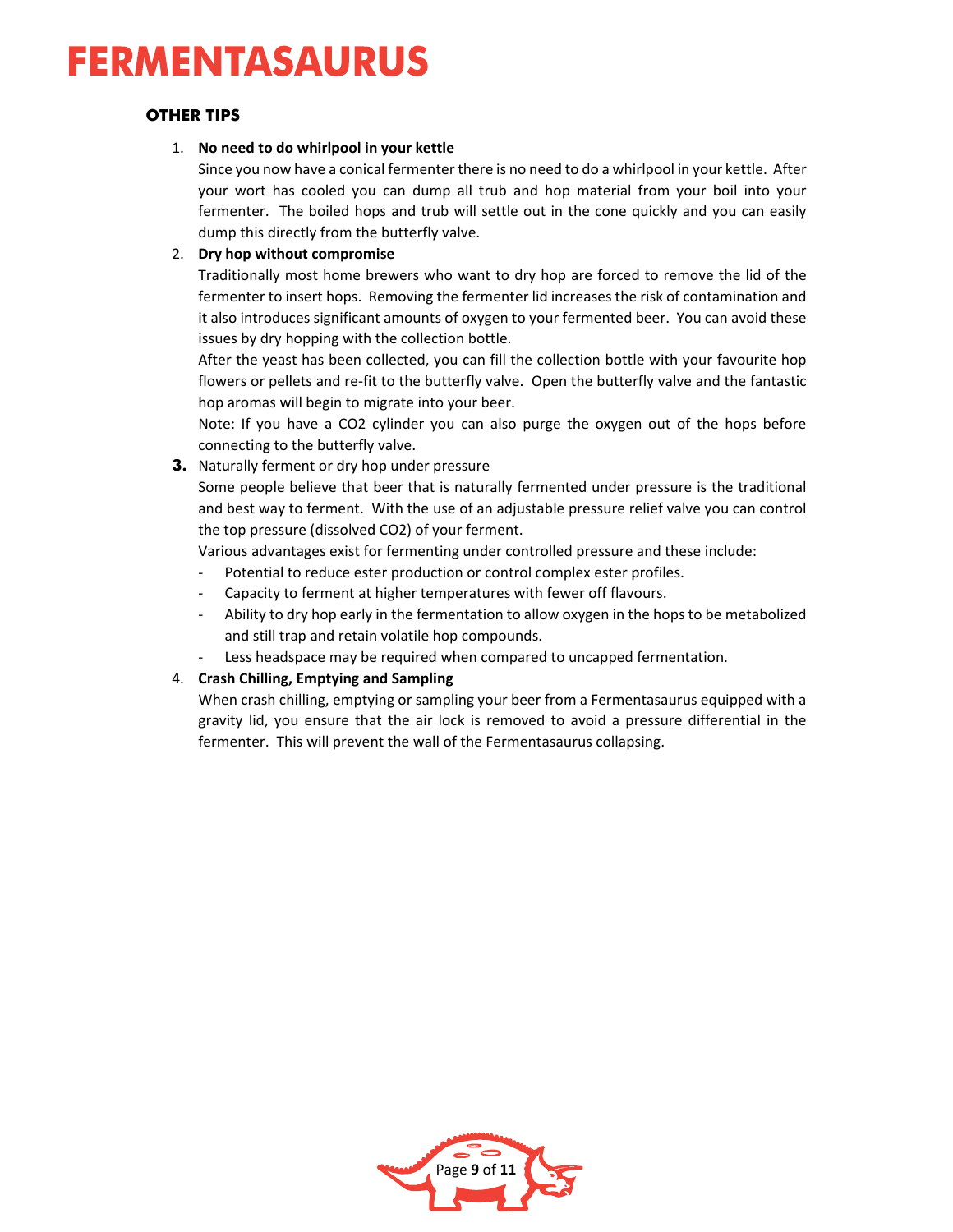#### **5. Rotating Rack Arm**

You may notice a dimple on the PET body of the Fermentasaurus. This dimple designates the point at which a rotating rack arm would enter the Fermentasaurus. You are strongly discouraged from drilling this dimple out as it will **VOID** the use of the Fermentasaurus for pressure purposes and must **NEVER** be used as a pressure vessel. If you insist on using a rotating rack arm for sampling or collecting finished product, then great care should be taken to ensure a clean hole is made in the Fermenter. Only use an appropriate tool that is known to create a clean hole such as a step drill. Drilling/punching/melting or making any type of hole in the Fermentasaurus will **VOID ANY WARRANTIES**. Do so at your own risk. If you make a mistake you will **NOT** be given replacement; you must purchase a replacement bottle.